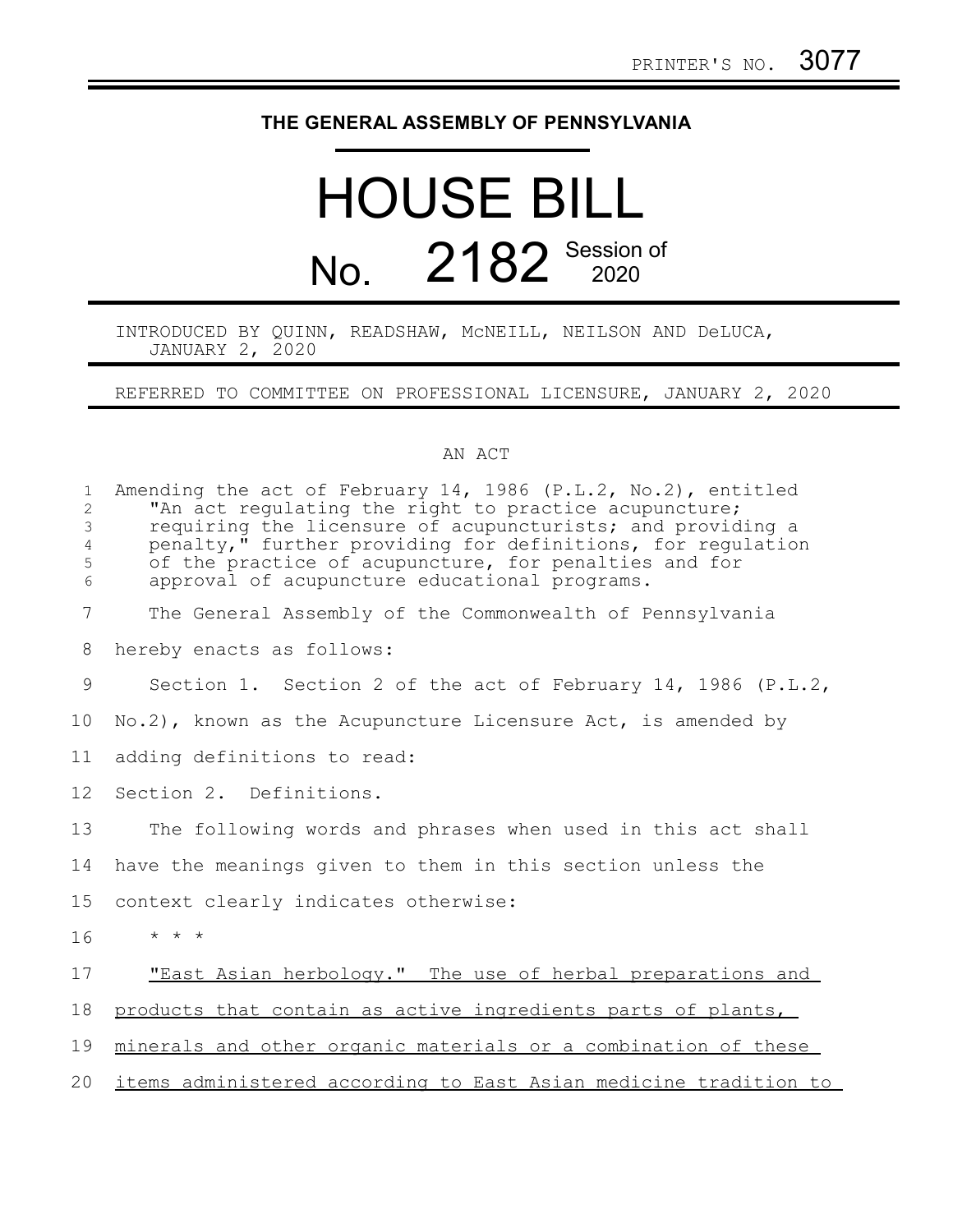normalize function. "Herbal therapy." The application of East Asian herbology to the treatment of acupuncture patients. "Practitioner of Oriental medicine." An acupuncturist who is registered by the board to use herbal therapy. Section 2. Section 3(h) of the act is amended and the section is amended by adding subsections to read: Section 3. Regulation of the practice of acupuncture. \* \* \* (h) [Section not applicable to dentists, podiatrists and veterinarians] Exemptions from licensure.--This section shall not apply to [a]: (1) A dentist performing acupuncture in connection with the practice of dentistry, a podiatrist performing acupuncture in connection with the practice of podiatry or a veterinarian performing acupuncture on animals in connection with the practice of veterinary medicine. The State Board of Dentistry with regard to dentists, the State Board of Podiatry with regard to podiatrists and the State Board of Veterinary Medical Examiners with regard to veterinarians shall assure that licensees of that board who perform acupuncture have what that board determines to be the proper education or demonstrated experience in the performance of acupuncture. (2) An individual who holds a current license, certificate, registration or permit to practice acupuncture from another state, territory or country and seeks to practice acupuncture in this Commonwealth for the limited purpose of attending a continuing education acupuncture 1 2 3 4 5 6 7 8 9 10 11 12 13 14 15 16 17 18 19 20 21 22 23 24 25 26 27 28 29

course in this Commonwealth. 30

20200HB2182PN3077 - 2 -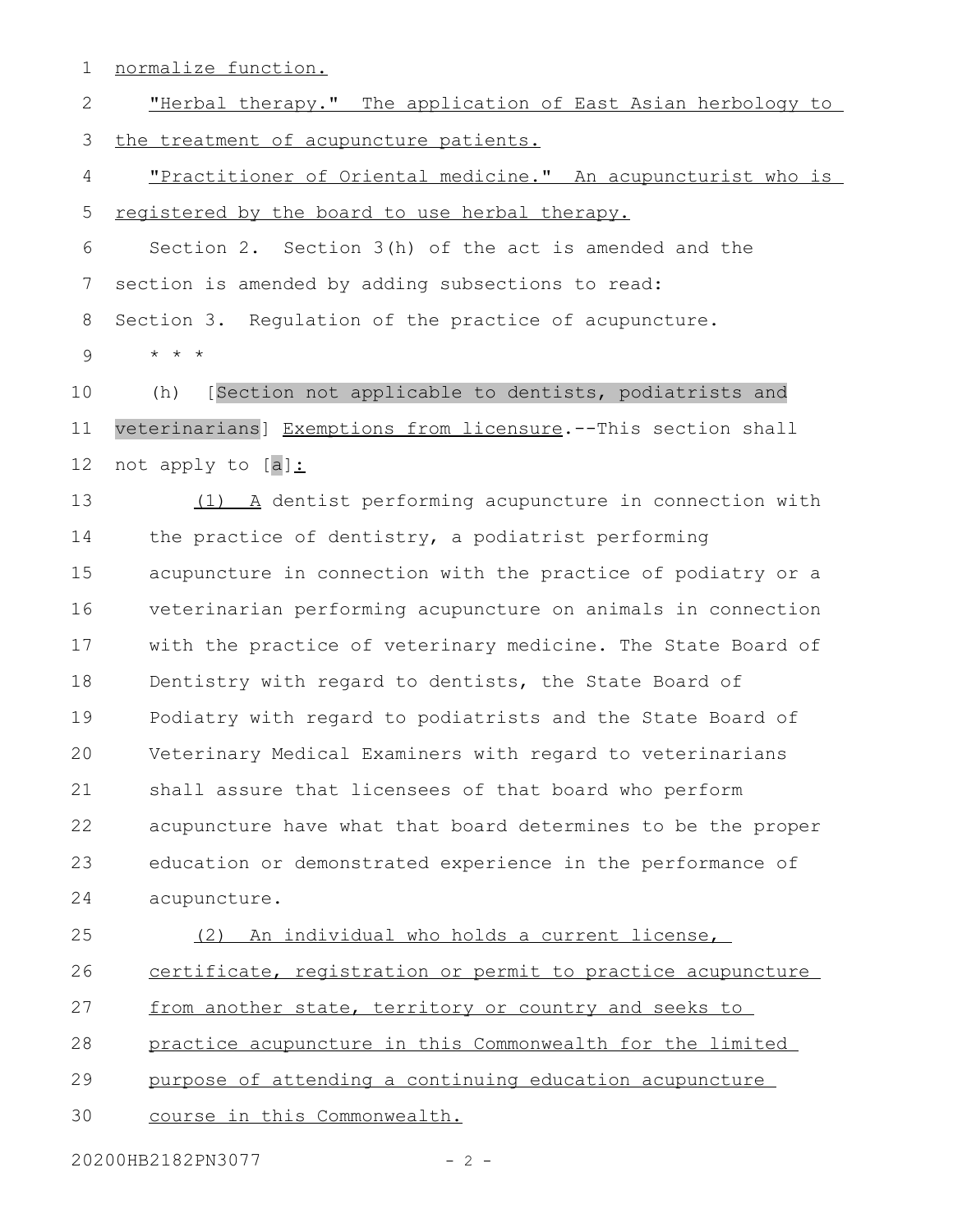1 (i) Oriental medicine.--

| $\mathbf{2}$ | (1) An acupuncturist may practice Oriental medicine if         |
|--------------|----------------------------------------------------------------|
| 3            | the acupuncturist is registered with the board as a            |
| 4            | practitioner of Oriental medicine.                             |
| 5            | (2) An individual may not hold oneself out to be a             |
| 6            | practitioner of Oriental medicine unless the individual        |
| 7            | complies with paragraph (1).                                   |
| 8            | (j) Emergency.--The board shall have the power to allow an     |
| $\mathsf 9$  | individual who holds a current license as an acupuncturist in  |
| 10           | another state, the District of Columbia or a territory of the  |
| 11           | United States or who has obtained national certification to    |
| 12           | practice in this Commonwealth for no more than 60 days as part |
| 13           | of a relief effort related to a state of emergency declared by |
| 14           | the Federal Government or the Governor.                        |
| 15           | Identification.--<br>(k)                                       |
| 16           | Except as provided under paragraph (2), an<br>(1)              |
| 17           | acupuncturist shall wear a tag or badge with lettering         |
| 18           | clearly visible to the patient bearing the acupuncturist's     |
| 19           | name and the title "acupuncturist."                            |
| 20           | An individual who is a practitioner of Oriental<br>(2)         |
| 21           | medicine shall wear a tag or badge with lettering clearly      |
| 22           | visible to the patient bearing the individual's name and the   |
| 23           | title "practitioner of Oriental medicine."                     |
| 24           | The word "doctor" may not appear on the tag or badge<br>(3)    |
| 25           | under paragraph (1) or (2) unless the acupuncturist or         |
| 26           | practitioner of Oriental medicine holds a doctoral degree in   |
| 27           | acupuncture or Oriental medicine.                              |
| 28           | Section 3. Sections $5(a)$ and $6.1$ of the act are amended to |
| 29           | read:                                                          |
| 30           | Section 5. Penalties.                                          |
|              |                                                                |

20200HB2182PN3077 - 3 -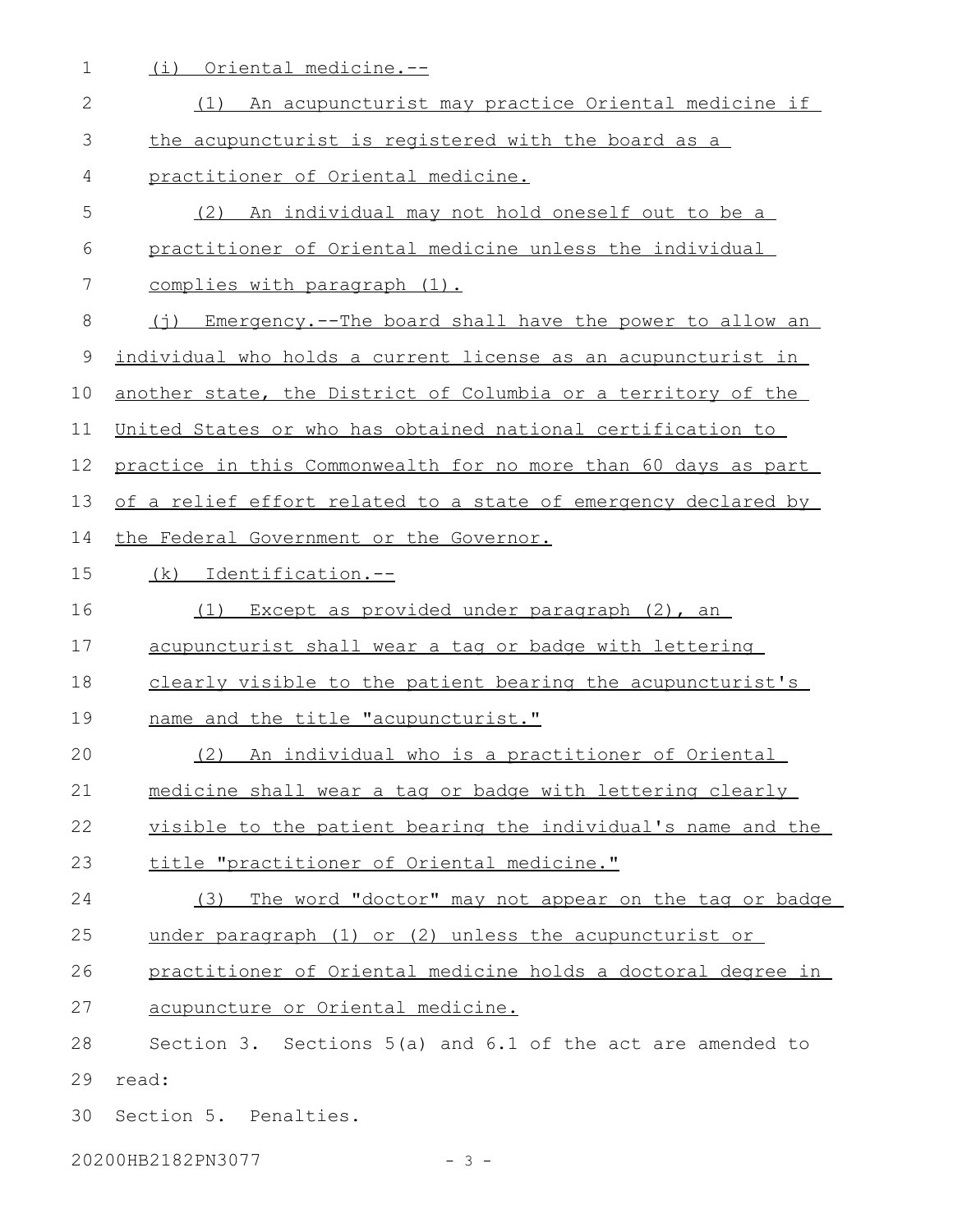(a) Licensure.-- 1

| $\overline{2}$ | Except as provided for in section $3(e)$ , $(h)$ $(1)$ and<br>(1) |
|----------------|-------------------------------------------------------------------|
| 3              | (j), unless an individual is licensed as a acupuncturist by       |
| 4              | the board, it shall be unlawful for an individual to:             |
| 5              | (i) hold oneself out to be an acupuncturist or a                  |
| 6              | practitioner of acupuncture; or                                   |
| 7              | (ii) practice acupuncture in this Commonwealth                    |
| 8              | [unless the individual is licensed as an acupuncturist by         |
| 9              | one of the boards].                                               |
| 10             | (2) An individual willfully violating the provisions of           |
| 11             | this act shall be quilty of a misdemeanor of the third            |
| 12             | degree.                                                           |
| 13             | $\star$ $\star$ $\star$                                           |
| 14             | Section 6.1. [Approval of acupuncture] Acupuncture educational    |
| 15             | programs.                                                         |
| 16             | Approval.--The Department of Education of the<br>(a)              |
| 17             | Commonwealth shall approve any acupuncture educational program    |
| 18             | that meets the relevant and appropriate requirements of 22 Pa.    |
| 19             | Code (relating to education) and 24 Pa.C.S. Ch. 65 (relating to   |
| 20             | private colleges, universities and seminaries) and that meets or  |
|                | 21 exceeds the standards required for acupuncture or oriental     |
| 22             | medicine programs established by an accrediting agency            |
| 23             | recognized by the United States Department of Education.          |
| 24             | (b) Continuing education.--                                       |
| 25             | (1) Acupuncturists must attend and complete 30 hours of           |
| 26             | mandatory continuing education during each two-year license       |
| 27             | period. Nationally certified education courses shall be           |
| 28             | considered as creditable, in addition to any other courses        |
| 29             | the board deems creditable toward meeting the requirements        |
| 30             | for continuing education. Credit may not be given for any         |
|                | 20200HB2182PN3077<br>$-4 -$                                       |